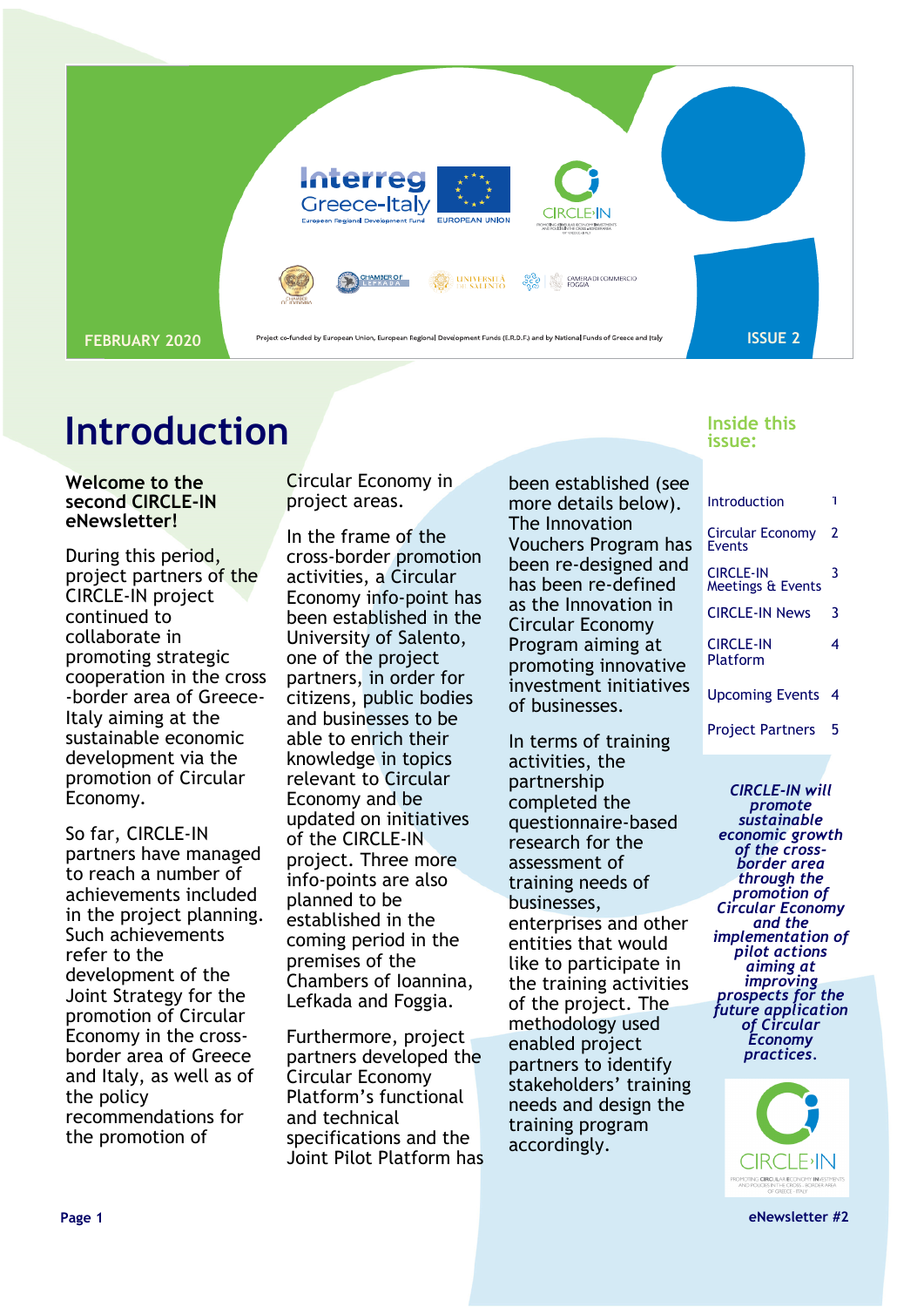# **Circular Economy Events**



#### *Second Annual Meeting of ICESP*

The meeting was held in Rome, on November 27-28, 2019. ICESP is the Italian Circular Economy Stakeholder Platform and it has been conceived as the mirror Platform of ECESP, the European Circular Economy Stakeholder Platform. ECESP, a joint initiative launched by the European Commission and the European Economic and Social Committee. ECESP aims to foster the transition towards a circular economy bringing together stakeholders active in the broad field of Circular Economy as action included in the 2015 EU Action Plan for Circular Economy actions as well as to address the recommendation of the last Communication COM (2019) 190 final (Bruxelles, 4.3.2019). ICESP's main goal is to create a point of national convergence on initiatives, experiences, critical issues, perspectives and expectations on Circular Economy (CE) that the Italian system wants and can represent in Europe with a single voice, promoting the Italian way for CE, to overcome the fragmentation of Italian initiatives on CE and to establish a permanent instrument promoting the

dialogue, knowledge and Italian best practices.

ENEA, the Italian Agency for Energy and Environment, has been selected by the Coordination Group of ECESP to operate as national hub for CE with a three-year assignment to operate as technical coordinator of ICESP. The work of ICESP is organized into six thematic working group:

- WG1: Research and ecoinnovation, knowledge diffusion and education
- WG2: Policy and Governance tools
- WG3: Instruments for measuring circular economy
- WG4: Systems and models for sustainable and circular design, production, distribution and consumption
- WG5: Cities and territory
- WG6: Best Practices and Integrated Approaches

The Laboratory of Management Engineering of the University of Salento, partner of CIRCLE-IN project, is actively involved into the working group number 1, 4, 5 and 6. For more info, please visit the ICESP platform at the following link: <https://www.icesp.it/>

#### *Circular Economy: Prospective for a New Business Model*

The event was organized by the Chamber of Commerce of Lecce in collaboration with Enterprise Europe Network in Lecce on December 13, 2019. A number of presentations were delivered with regard to the promotion of Circular Economy investments and businesses in the area as well as the Digital Innovation Ecosystem. In particular, Dr. Pasquale Del Vecchio, as project manager for the University of Salento partner of CIRCLE-IN, delivered a presentation regarding the project as an opportunity for the development of innovative entrepreneurship.



Overall, the workshop depicted a qualified number of speakers and expertise in Circular Economy and it has represented a valuable opportunity for presenting the results achieved in CIRCLE-IN and ongoing initiatives ongoing. Particular interest has been shown by the audience in the training sessions and in the innovation voucher initiatives that will be realized.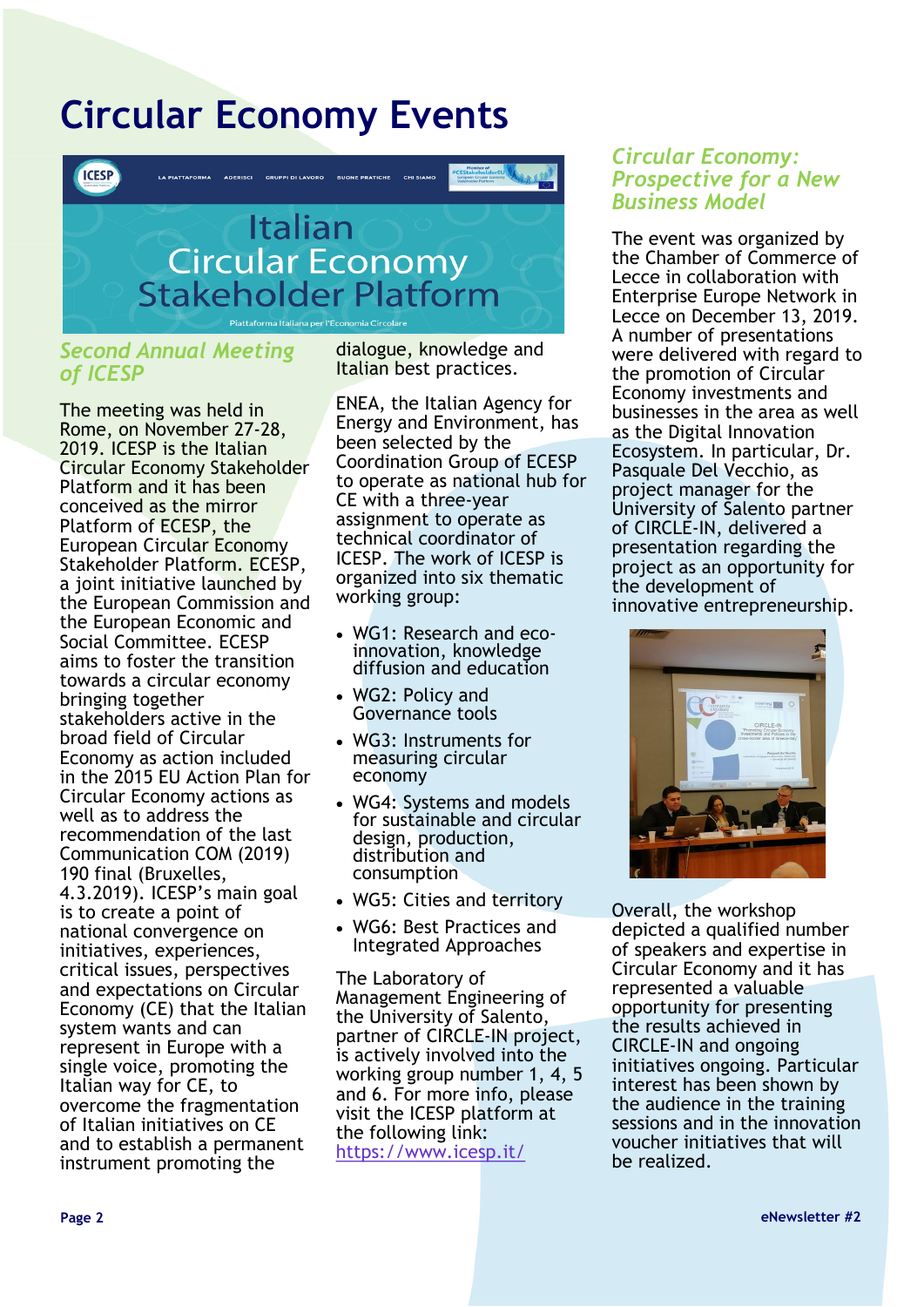# **CIRCLE-IN Meetings & Events**

*4th Plenary Meeting and Workshop*

Project partners met in Foggia between 18-19 February 2020 to discuss issues related to the implementation of project activities and to the development of CIRCLE-IN's pilot actions until the end of the project. During the

## **CIRCLE-IN News**

*Circular Economy – new EU Action Plan to increase recycling and reuse of products* 

In its recent Communication of December 2019 regarding the European Green Deal, the EC committed to adopt a new Circular Economy Action Plan in order to accelerate and continue the transition towards a Circular Economy. The EC plans to adopt the Action Plan together with the Industrial Strategy to mobilize the industrial sector and all the value chains towards a model of sustai-nable and inclusive growth, ensuring efficient and clean resource cycles. The European Green Deal further highlights the potential of a Circular Economy for new economic activities and jobs. Based on the Circular Economy Monitoring Framework 4 million people work in Circular Economy related activities. That number has increased since 2012

second day and more



specifically on February 29,

by 6%. These activities generated almost EUR 147 billion in value added in 2016. According to the EC, the new Action Plan will reinforce these positive trends. The plan will contribute to increasing the circularity of the EU's economy, preserving its natural environment and supporting the contribution of the EU's industry to achieve a climate-neutral continent. It will stimulate markets for climate-neutral and circular products and services, modernize EU's economy and reap the benefits of the transition in the EU and beyond. The EC considers that significant effort is needed to move from a linear economy and mitigate its associated impacts on the environment. The new Circular Economy Action Plan is expected to be published in the first quarter of 2020. On January 2, 2020, the EC invited all stakeholders to provide feedback on the relevant roadmap ([https://](https://ec.europa.eu/info/law/better-regulation/initiatives/ares-2019-7907872_en) [ec.europa.eu/info/law/](https://ec.europa.eu/info/law/better-regulation/initiatives/ares-2019-7907872_en)

2020, the Chamber of Commerce of Foggia organized the workshop "Circular Economy: an Opportunity for Innovation for the Companies" in order to provide the interested partied an overview of the Circular Economy and its potential in relation to the business sector and the economy overall.

better-[regulation/](https://ec.europa.eu/info/law/better-regulation/initiatives/ares-2019-7907872_en) [initiatives/ares](https://ec.europa.eu/info/law/better-regulation/initiatives/ares-2019-7907872_en)-2019- [7907872\\_en\)](https://ec.europa.eu/info/law/better-regulation/initiatives/ares-2019-7907872_en). The process closed on 20 January 2020.

### *The European Investment Bank launches its Circular City Funding Guide*

The Circular City Funding Guide was launched, on January 31, 2020 at the Cities Forum in Porto, Portugal. The guide provides information and support on funding and financing of Circular Economy in an urban context. It was one of the actions under the Urban Agenda Partnership for Circular Economy and developed by external service providers and EIB experts involved in and funded by the European Investment Advisory Hub, a partnership between the EIB and the EC. The guide has two main target groups: fund-seekers and funders of circular projects in cities. Fund-seekers can be local governments, businesses, and other actors that are active in urban contexts.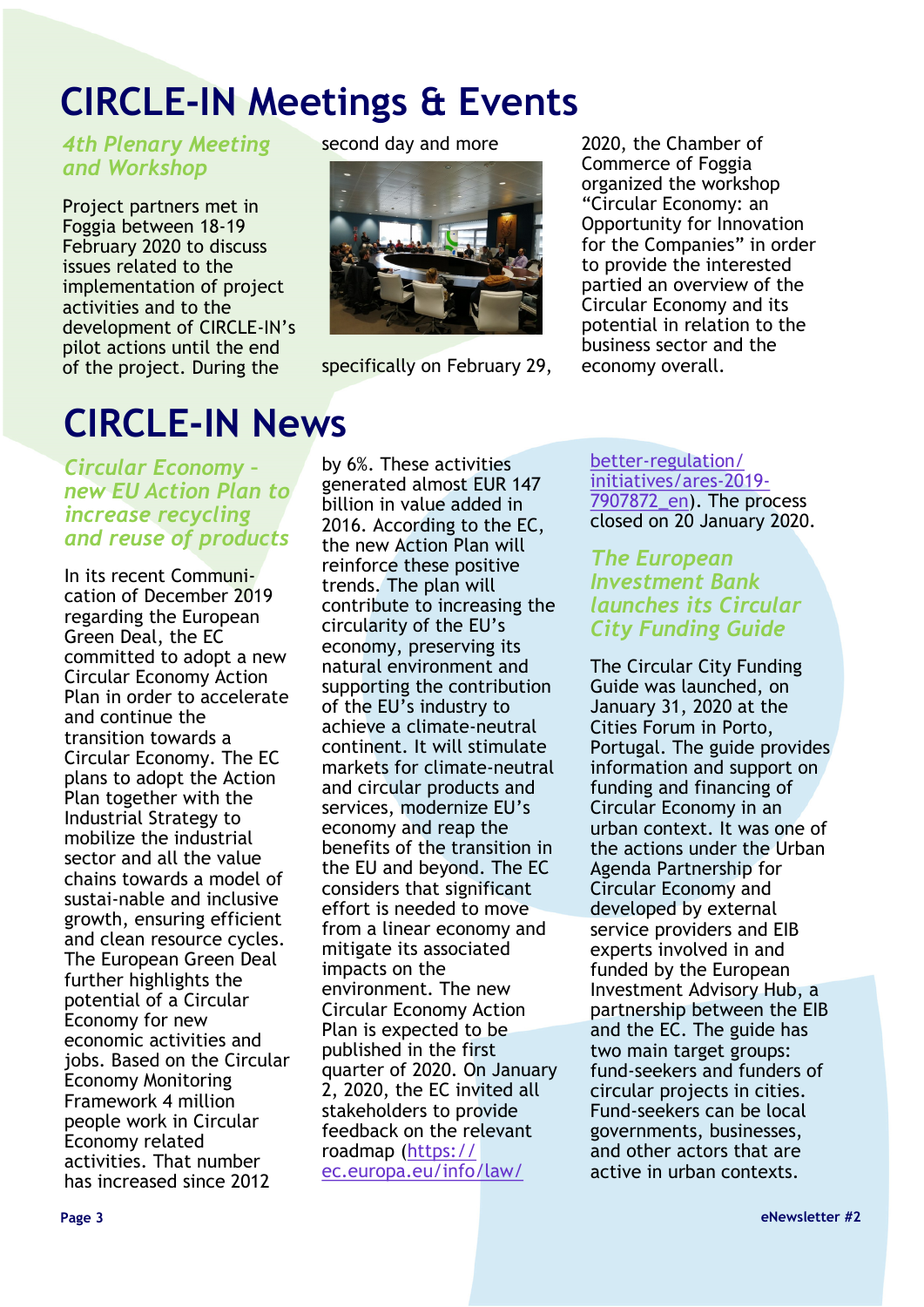## **CIRCLE-IN Platform**

*CIRCLE-IN Joint Pilot Platform*

The Joint Pilot Platform for the promotion of Circular Economy of CIRCLE-IN is currently finalized and is available at: [http://](http://platform.circle-in.eu/) [platform.circle](http://platform.circle-in.eu/)-in.eu/.

The platform is the main outcome and an important tool for promoting Circular Economy to stakeholders and the target audience of the project. It offers addedvalue services that inform stakeholders about the principles and applications of Circular Economy, educate, network and guide them in implementing

**Upcoming Events**

*Conference: Responsible industry leads sustainable development industry clusters connecting circular economy*

The Conference will take place in Finland between 11 Feb 2020 to 12 Feb 2020 and will bring together representatives of local, regional, national and European public authorities, together with industry and civil society stakeholders. In this context, they will have the opportunity to share their experiences and provide insights into future cluster policies related to the circular economy, with a

relevant initiatives and investments.

The main objectives of the platform include the following:

- Engage stakeholders in the project through the provision of high addedvalue services related to the development of knowledge and skills in circular economy.
- Awareness-raising and informing stakeholders on both the principles and latest developments of circular economy.
- Developing synergies and cooperation between stakeholders of project

regions to promote the principles of circular economy as well as relevant investments and initiatives.

• Develop stakeholder capacities through the provision of an integrated education program about circular economy.

The platform is being updated frequently in order to provide all necessary data and relevant updates on recent news and developments in the area of Circular Economy.

focus on trends, interregional and crosssectoral collaboration as well as funding opportunities.

More information can be found here:

#### [https://](https://circulareconomy.europa.eu/platform/en/news-and-events/all-events/conference-responsible-industry-leads-sustainable-development-industry-clusters-connecting-circular)

[circulareconomy.europa.eu](https://circulareconomy.europa.eu/platform/en/news-and-events/all-events/conference-responsible-industry-leads-sustainable-development-industry-clusters-connecting-circular) [/platform/en/news](https://circulareconomy.europa.eu/platform/en/news-and-events/all-events/conference-responsible-industry-leads-sustainable-development-industry-clusters-connecting-circular)-and[events/all](https://circulareconomy.europa.eu/platform/en/news-and-events/all-events/conference-responsible-industry-leads-sustainable-development-industry-clusters-connecting-circular)-events/ conference-[responsible](https://circulareconomy.europa.eu/platform/en/news-and-events/all-events/conference-responsible-industry-leads-sustainable-development-industry-clusters-connecting-circular)industry-leads-[sustainable](https://circulareconomy.europa.eu/platform/en/news-and-events/all-events/conference-responsible-industry-leads-sustainable-development-industry-clusters-connecting-circular)[development](https://circulareconomy.europa.eu/platform/en/news-and-events/all-events/conference-responsible-industry-leads-sustainable-development-industry-clusters-connecting-circular)-industryclusters-[connecting](https://circulareconomy.europa.eu/platform/en/news-and-events/all-events/conference-responsible-industry-leads-sustainable-development-industry-clusters-connecting-circular)-circular

### *Waste Management Conference in Circular Economy 2020*

The Conference will take place between 27 Feb 2020 to 28 Feb 2020 at the

European Academy for Taxes, Economics and Law in Berlin. Leading experts from national authorities, international and national associations, and private sector will share practical insights and recommendations on legal, economic, and policy instruments.

For more information, follow the link:

#### [https://](https://circulareconomy.europa.eu/platform/en/news-and-events/all-events/waste-management-circular-economy-2020)

[circulareconomy.europa.eu/](https://circulareconomy.europa.eu/platform/en/news-and-events/all-events/waste-management-circular-economy-2020) [platform/en/news](https://circulareconomy.europa.eu/platform/en/news-and-events/all-events/waste-management-circular-economy-2020)-andevents/all-[events/waste](https://circulareconomy.europa.eu/platform/en/news-and-events/all-events/waste-management-circular-economy-2020)[management](https://circulareconomy.europa.eu/platform/en/news-and-events/all-events/waste-management-circular-economy-2020)-circular[economy](https://circulareconomy.europa.eu/platform/en/news-and-events/all-events/waste-management-circular-economy-2020)-2020